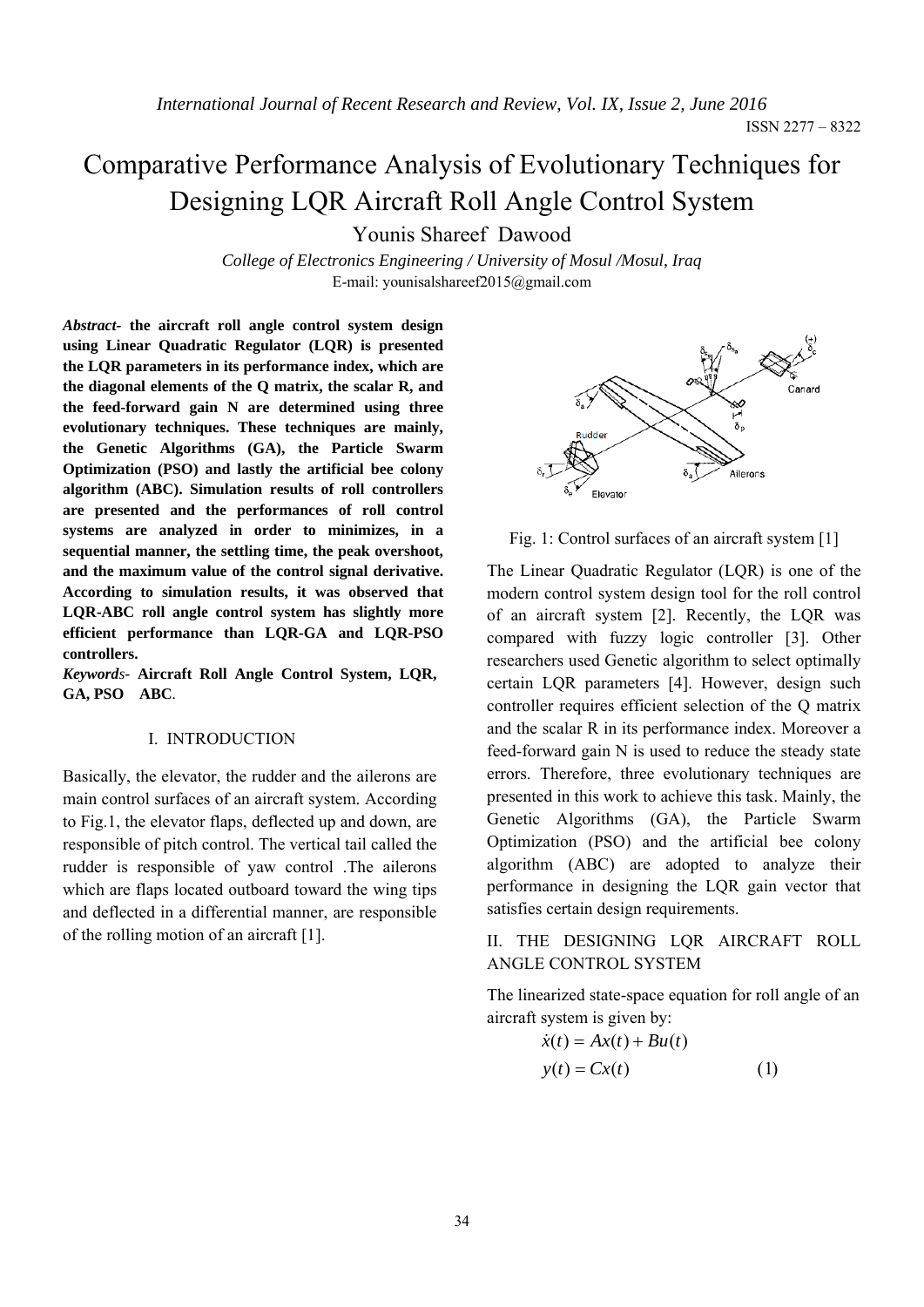Where, A is the plant matrix, B is input column vector, C is output raw vector, and  $x(t)$  is the state vector. Numerically, [5]:

$$
\begin{bmatrix}\n\Delta \hat{\beta} \\
\Delta \hat{P} \\
\Delta \hat{r} \\
\Delta \hat{\phi}\n\end{bmatrix} = \begin{bmatrix}\n-0.254 & 0 & -1 & 0.184 \\
-15.969 & -8.395 & 2.19 & 0 \\
4.549 & -0.349 & -0.76 & 0 \\
4.549 & -0.349 & -0.76 & 0 \\
0 & 1 & 0 & 0\n\end{bmatrix}
$$
\n
$$
\begin{bmatrix}\n\Delta \beta \\
\Delta P \\
\Delta r \\
\Delta \phi\n\end{bmatrix} + \begin{bmatrix}\n0 \\
-28.916 \\
-0.224 \\
0\n\end{bmatrix} \Delta \delta_a
$$
\n(2)

$$
y = \begin{bmatrix} 0 & 0 & 0 & 1 \end{bmatrix} \begin{bmatrix} \Delta \beta \\ \Delta P \\ \Delta r \\ \Delta \phi \end{bmatrix}
$$

Where,  $\Delta \beta$  is the sideslip angle, P is the angular rate component of roll axis, *r* is the angular rate component of yaw axis, φ is the orientation of aircraft (roll angle) in the earth-axis system  $\delta_a$  is the aileron deflection angle.

The Linear quadratic regulator (LQR) is based on the manipulation of the state-space equations of motion and utilizing a systematic procedure in the design process. lateral directional control of an aircraft with LQR feedback controller is shown in fig. 4 [5]. The Control law is given as:

$$
u(t) = -K \cdot x(t) + \Delta \delta_a \ . \tag{3}
$$

Such control signal is used to minimize the performance index

$$
J = \int_{0}^{\infty} (x^T Q x + u^T R u) dt
$$
 (4)

In Equation  $(3)$  and  $(4)$ , K is the feedback gain matrix, Q is state-weight-performance matrix and R is inputweight value, and N is a feed-forward gain used to reduce steady-state error, as shown in Fig. 2.

The value of the feedback gain matrix, K, has been designed using the **lqr** MATLAB function with R=1,N=8.86603 and  $Q = qC'C$ , where q is the weighting factor set to be 75. The gain matrix is found to be  $K = \{0.5284, -0.5349, -0.0917, -8.6567\}$ [5]

# III. THE EVOLUTIONARY TECHNIQUES

The Evolutionary Techniques (ETs) are an adaptive search optimization techniques based on natural phenomena mechanisms. They have been utilized as techniques to solve sub-optimal problems (optimal within a predetermined hyper space). The (ETs) start with an initial random population (individuals) that represent a solution of the problem .The performance is evaluated by a fitness function. Basically, The (ETs) consist of main stages (operations) that allow , in current generation, the creation of new population (individuals) which may satisfy the fitness function better than the previous generation. This algorithm is running for many generations (iterations) and terminated if the fitness function is satisfied with individuals that represent the required solution to the problem within the predetermined search space.

Here in this work, three (ETs) are presented which are the Genetic Algorithms (GA) , the Particle Swarm Optimization (PSO) and the Artificial Bee Colony algorithm (ABC) . In these (ETs), the population (individuals) is the diagonal elements in Q matrix  $(q_{11} q_{22} q_{33} q_{44})$ , the scalar value R and the feed-forward scaling factor N.

The fitness (objective) function is the measure of the quality of the population (individuals) in meeting the design requirements. The following fitness function is proposed to get less settling time, fewer peaks overshot and less harmful control signal in comparison to that obtained in [5].

Hence, minimize J Fitness Where,

$$
J_{\text{Fimes}} = \sum_{i=1}^{3} w_i |e_i| \le \varepsilon
$$
 (5)  
Where,  $|e_1| = \left| \frac{t_{s \text{ LQR} - ET_k}}{t_{s \text{ LQR}}} \right|, \quad |e_2| = \left| \frac{Mp_{\text{ LQR} - ET_k}}{Mp_{\text{ LQR}}} \right|,$   
 $|e_3| = \left| \frac{\max(u)_{\text{ LQR} - ET_k}}{\max(u)_{\text{ LQR}}} \right|, \quad \varepsilon = 0.01,$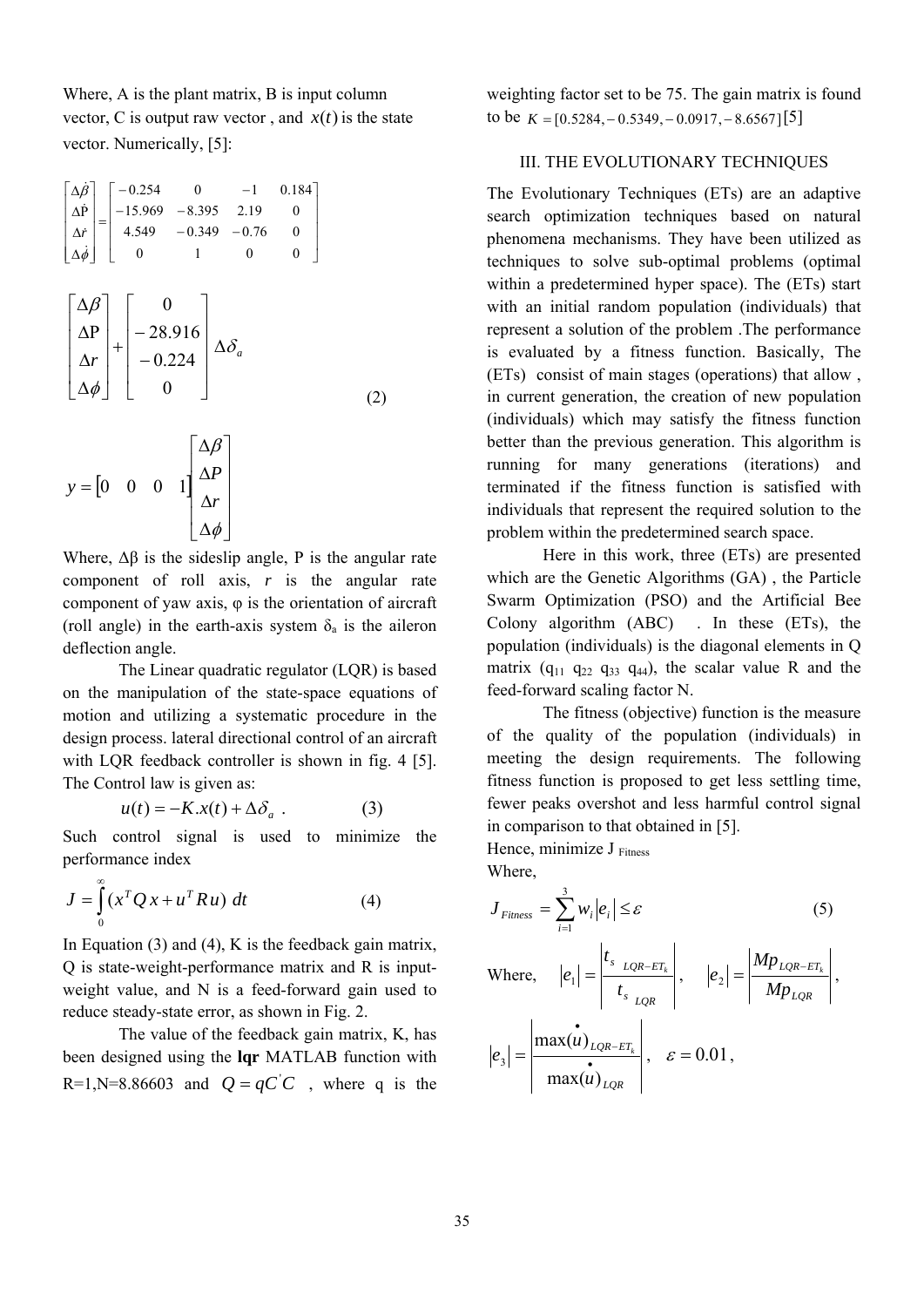In Equation  $(5)$ , w is the weight for each specific design requirements,  $t<sub>s</sub>$  is the settling time, Mp is the maximum over shoot,  $max(u)$  is the maximum value of the derivative of the control signal u, and  $ET_k$  is the k<sub>th</sub> Evolutionary Technique (ET<sub>1</sub> is the GA,  $ET_2$  is the PSO, and  $ET_3$  is the ABC).

- The above fitness (objective) function is accomplished in a sequential manner as follows:
- 1. For the trial i
- 2. Set  $J_{\text{Fimess}} = 0.8|e_1| + 0.1|e_2| + 0.1|e_3|$
- 3. Apply the corresponding ET (GA, or PSO, or ABC).
- 4. Select the best 30 individuals that have minimum fitness function. Set the rank of each individual as  $(rank=r)$ .
- 5. Set  $J_{\text{Firness}} = 0.1 |e_1| + 0.8 |e_2| + 0.1 |e_3|$ .
- 6. Apply the corresponding ET (GA, or PSO, or ABC).
- 7. Select the best 30 individuals that have minimum fitness function. Increase the rank for those individuals that selected again in this step as  $(rank=r+1)$ .
- 8. Set  $J_{\text{Fimes}} = 0.1 |e_1| + 0.1 |e_2| + 0.8 |e_3|$ .
- 9. Apply the corresponding ET (GA, or PSO, or ABC).
- 10. Select the best 30 individuals that have minimum fitness function. Increase the rank for those individuals that selected again in this step as  $(rank=r+2)$ .
- 11. Set trail as (i+1) . If trial = *max\_trial* then select the individual that has maximum rank as the optimal solution, else back to step 1.

## *The Genetic Algorithms (GA)*

The main steps of the GA can be summarized as follow [6]:

- 1. Initialize randomly a population of strings with individuals that represent the unknown variables within predetermined search space.
- 2. Evaluate the fitness for each string according to Eq.( 5).
- 3. Perform the selection, crossover, and mutation on this population to create the next generation.
- 4. Stop if the stopping conditions are fulfilled, else, return to step 1.

## *A. The Particle Swarm Optimization (PSO)*

The executive steps of parameter selection based on PSO are as follows [7]:

- 1. Initialization of particle populations. Iteration times and particle number are given. The values of the diagonal elements in Q matrix  $(q_{11} q_{22} q_{33})$  $q_{44}$ ), the scalar value R and the feed-forward scaling factor N which are particle's position  $x_i$ and  $v_i = [v_1, v_2, v_3, v_4, v_5]$  are velocity, and are generated randomly. Evaluating the fitness function  $J_{\text{fitness}}$  according to Equation (5).
- 2. If the particle's current fitness having less  $J_{\text{f}$ than the previous  $P_{best}$ , the current fitness value is regarded as current  $P_{\text{best}}$ ; if the particle's current fitness having less  $J_{\text{f}tness}$  than global  $g_{\text{best}}$ , the current fitness value is regarded as current  $g_{best}$ . Update the velocity and position of the particle

iteratively according to:

$$
v_{i+1} = v_i w_i + c_1 * rand() rand()
$$
  
\* $(p_{best} - x_i) + c_2 * *(g_{best} - x_i)$  (6)

and  $x_{i+1} = x_i + v_{i+1}$  (7)

Where,  $w_i \in [0,1]$  is the inertia coefficient of i<sub>th</sub> particle ; c1 and c2 are learning rates which are non-negative constants; rand() is randomly numbers between 0 and 1 ;  $x_i$  and  $v_i$  are the position and the velocity of the particle, respectively.  $P_{best}$  is the position's best fitness found so far for the  $i_{th}$  particle, and  $g_{best}$  is the best neighborhood position.

3. If the algorithm meets  $J_{\text{Fitness}}$  or reaches maximum iterations number as explained in the GA, the algorithm is stopped, otherwise go back to step 2.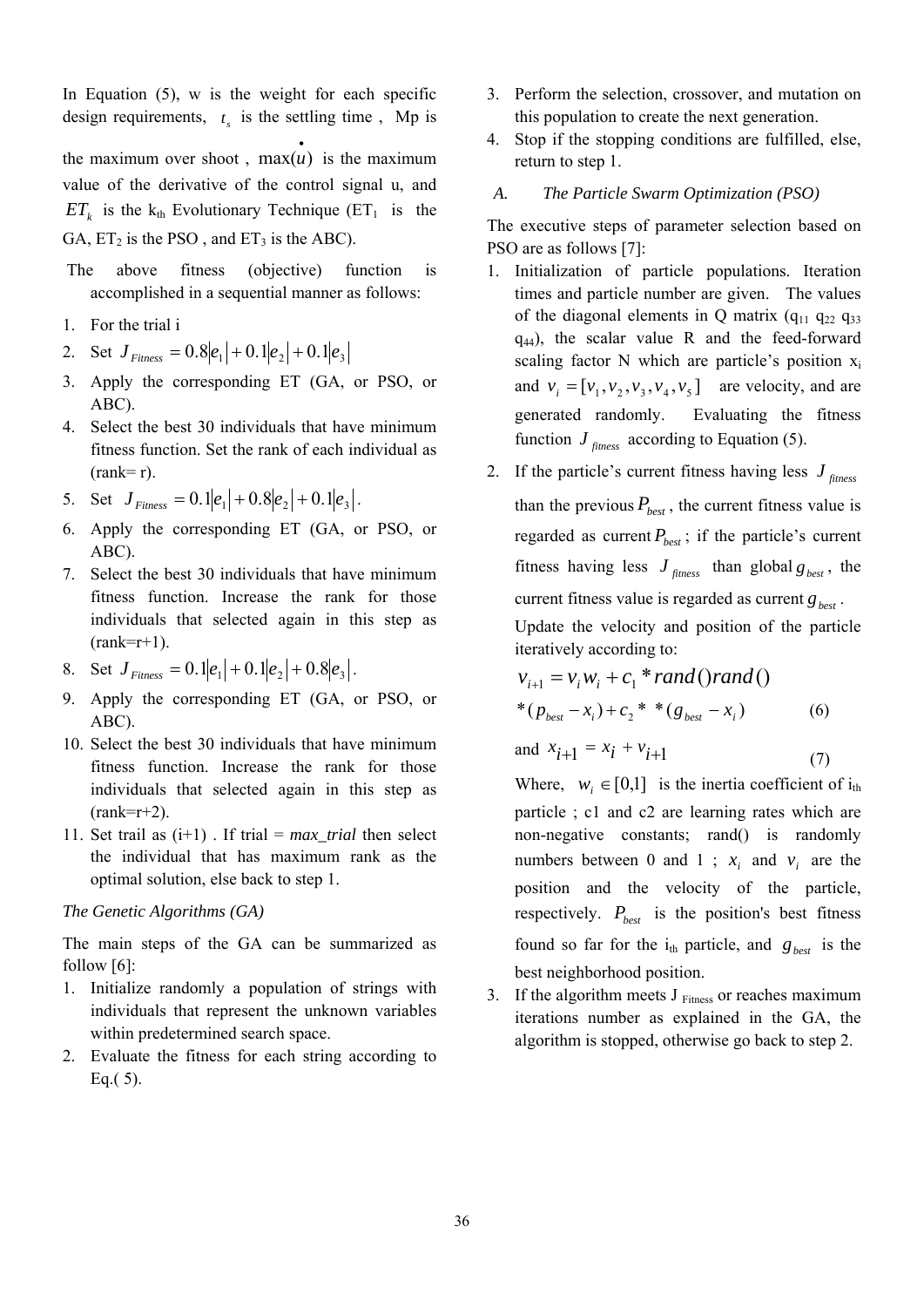The main executive steps of the ABC technique are [8]:

- 1. Initialize population with random solutions (or the values *q11* , *q22,q33,q44* ,*R* ,and N).
- 2. Evaluate fitness of the population ((Equation 5).
- 3. While (stopping criterion not met)//Forming new population.
- 4. Select sites for neighborhood search. The bees that have the highest fitnesses are chosen as "selected bees" and sites visited by them are chosen for neighborhood search.
- 5. Recruit bees for selected sites (more bees for best e sites) and evaluate fitnesses. Here, the algorithm conducts searches in the neighborhood of the selected sites, assigning more bees to search near to the best e sites. The bees can be chosen directly according to the fitnesses associated with the sites they are visiting. Alternatively, the fitness values are used to determine the probability of the bees being selected. Searches in the neighborhood of the best e sites which represent more favorable solutions are made richer by recruiting more bees (colony's explorers) to follow them than the other selected bees. In the artificial bees, the artificial scouts may have the quick feasible solutions as a task. Together with scouting, this differential recruitment is a key operation of the Bees Algorithm.
- 6. Select the fittest bee from each patch that have the highest fitness in order to form the next bee population.
- 7. Randomly assign remaining bees to search around the search space scouting for new promising solutions and evaluate their fitnesses.
- 8. End While.

## IV. SIMULATION AND RESULTS

The LQR is designed for the roll sliding of flight control system. The GA, PSO and ABC techniques are used to fully utilize the tuning factors embedded in the LQR which are mainly the diagonal elements in Q matrix  $(q_{11} q_{22} q_{33} q_{44})$ , the scalar value R and the feed-forward scaling factor. The upper and the lower values of these tuning factors are chosen to be

$$
0 < q_{ii} \le 200 \quad (i = 1, 2, 3, 4) \quad , 0 < R \le 5
$$
  
\n*, and* 
$$
0 < N \le 10.
$$

Table (1) presents the main parameters of the three ETs used in this study.

Table I The main parameters of the three ETs

| The ETs    | Value/Method                                  |  |  |  |  |  |
|------------|-----------------------------------------------|--|--|--|--|--|
| GA         | Population size = 100, Maximum number         |  |  |  |  |  |
|            | of generation=400, Normalized Geometric       |  |  |  |  |  |
|            | Selection with probability 0.05, scattering   |  |  |  |  |  |
|            | crossover with probability 0.2, Uniform       |  |  |  |  |  |
|            | Mutation with probability 0.01.               |  |  |  |  |  |
| <b>PSO</b> | $c_1$ and $c_2$ = 1.5, particle populations = |  |  |  |  |  |
|            | 80, particle number $=6$ , iterations         |  |  |  |  |  |
|            | times= $100$ .                                |  |  |  |  |  |
| ABC        | Population size $=100$ , the colony size is   |  |  |  |  |  |
|            | 25, the control factor to leave the food      |  |  |  |  |  |
|            | source is 120, the number of run is 3.        |  |  |  |  |  |

For comparison purposes, the results of the LQR obtained by [5] were reproduced .Hence, the output, the input, and the states responses are illustrated in Figures  $(3)$ ,  $(4)$  and  $(5)$ , respectively. The similar responses for the LQR tuned further by GA (LQR-GA) are presented in Figures (6), (7) and (8). Moreover, the responses for the LQR further tuned by PSO (LQR-PSO) are presented in Figures (9), (10) and (11), while those responses for the LQR further tuned by ABC (LQR-ABC) are presented in Figures  $(12)$ , $(13)$  and  $(14)$ .

The numerical values that indicating the performance of each proposed design technique together are presented in Table II with the resultant tuning parameters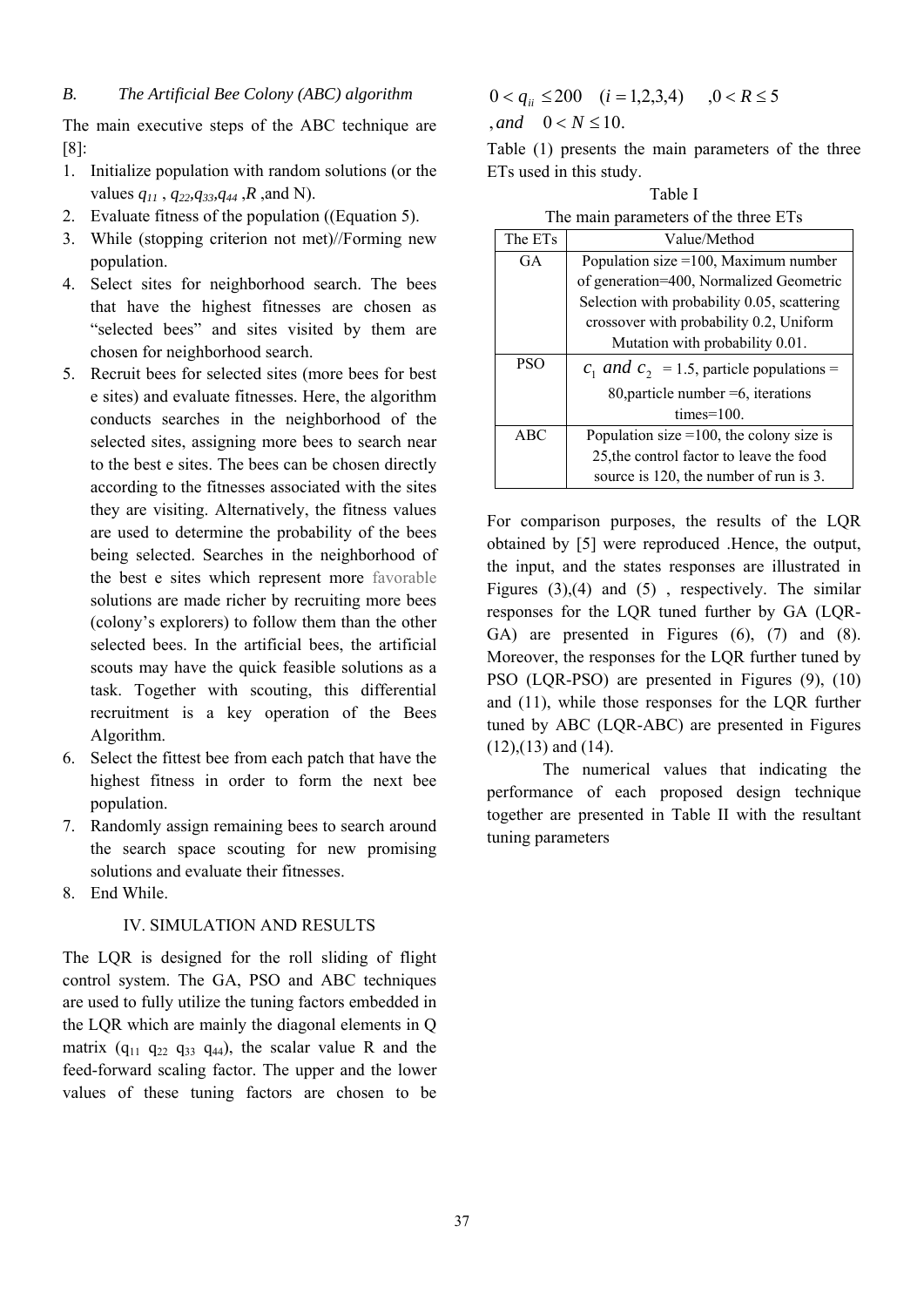| <b>The Design</b><br><b>Technique</b> | O-matrix                                                                | $\bf{R}$ | N    | $t_{\rm s}$<br>Sec. | $M_{p}$<br>$\frac{0}{0}$ | max(u)<br>rad/Sec. |
|---------------------------------------|-------------------------------------------------------------------------|----------|------|---------------------|--------------------------|--------------------|
| $LQR-[5]$                             | Diagonal $\begin{bmatrix} 0 & 0 \end{bmatrix}$<br>$\overline{0}$<br>751 |          | 8.66 | 0.54                | 2.8                      | 1.68               |
| LQR-GA                                | Diagonal [0.05 1.1]<br>$0.04$ 72]                                       | 2.1      | 7.8  | 0.65                | $\theta$                 | 1.32               |
| LQR-PSO                               | Diagonal [0.03 0.96]<br>$0.01$ 76.5]                                    | 1.96     | 8.2  | 0.62                | $\theta$                 | 1.42               |
| LQR-ABC                               | Diagonal [0.01<br>1<br>0.01<br>75.25]                                   | 2.01     | 8    | 0.62                | $\theta$                 | 1.38               |

Table II The resultant tuning parameters of the three ETs

#### V. CONCLUSIONS

A comparative performance study of three evolutionary techniques, mainly the Genetic Algorithms (GA), the Particle Swarm Optimization (PSO) and the artificial bee colony algorithm (ABC), have been presented. The three techniques are used for selecting the LQR parameters, which are the diagonal elements of the Q matrix, the scalar R in its performance index, and the feed-forward gain N used to reduce the steady state errors. The same fitness (objective) function is used in the three evolutionary techniques that minimize in a sequential manner the settling time, the peak overshoot, and the maximum value of the control signal derivative. One can clearly notice the superiority of the LQR-ABC, LQR-PSO, and LQR-GA in comparison to that in [5]. Moreover, the LQR parameters selected by the evolutionary techniques reduces the angular rate component of roll axis  $(X_2(t))$  in comparison to that obtained in [5]. Finally, it is found that the capability of the ABC in further tuning of the LQR is slightly more efficient than the PSO and the GA to meet the same design performance criterion.

#### VI. REFERENCES

- [1] Nelson R. C., "Flight Stability and Automatic Control", McGraw Hill, Second Edition,1998.
- [2] Cook, M. V, "Flight Dynamics Principles", Elsevier, Second Edition, 2007 .
- [3] Akyazi, O. , Usta, M.A. , Akpinar, A.S." A Self-Tuning Fuzzy Logic Controller for Aircraft Roll Control System" International Journal of Control Science and Engineering, 2(6): 181-188, 2012.
- [4] Oliveira, P. S.,Barros L. S.,and Silveira Júnior, L. G. de Q. "Genetic Algorithm Applied to State Feedback Control Design" IEEE/PES Transmission and Distribution Conference and Exposition: Latin America, 2010.
- [5] Usta, M .A., Akyazi O., and Akpinai, A.S." Aircraft Roll Control System Using LQR and Fuzzy Controller" IEEE, 2011.
- [6] Magaji,N., Hamza,M.F., Dan-Isa, A.**"** Comparison of GA and LQR Tuning of Static Var Compensator For Damping Oscillations" international Journal Of Advances In Engineering & Technology, Jan 2012.
- [7] Wang,G., Li P., and Cao ,J." Variable activation function extreme learning machine based on residual prediction compensation", Soft Computing 16:1477– 1484, Springer, 2012.
- [8] Gozde, H., Taplamacioglu, M.C., "Comparative performance analysis of artificial bee colony algorithm for automatic voltage regulator (AVR) system", Journal of the Franklin Institute 348 ,pp (1927–1946),Elsevier, 2011.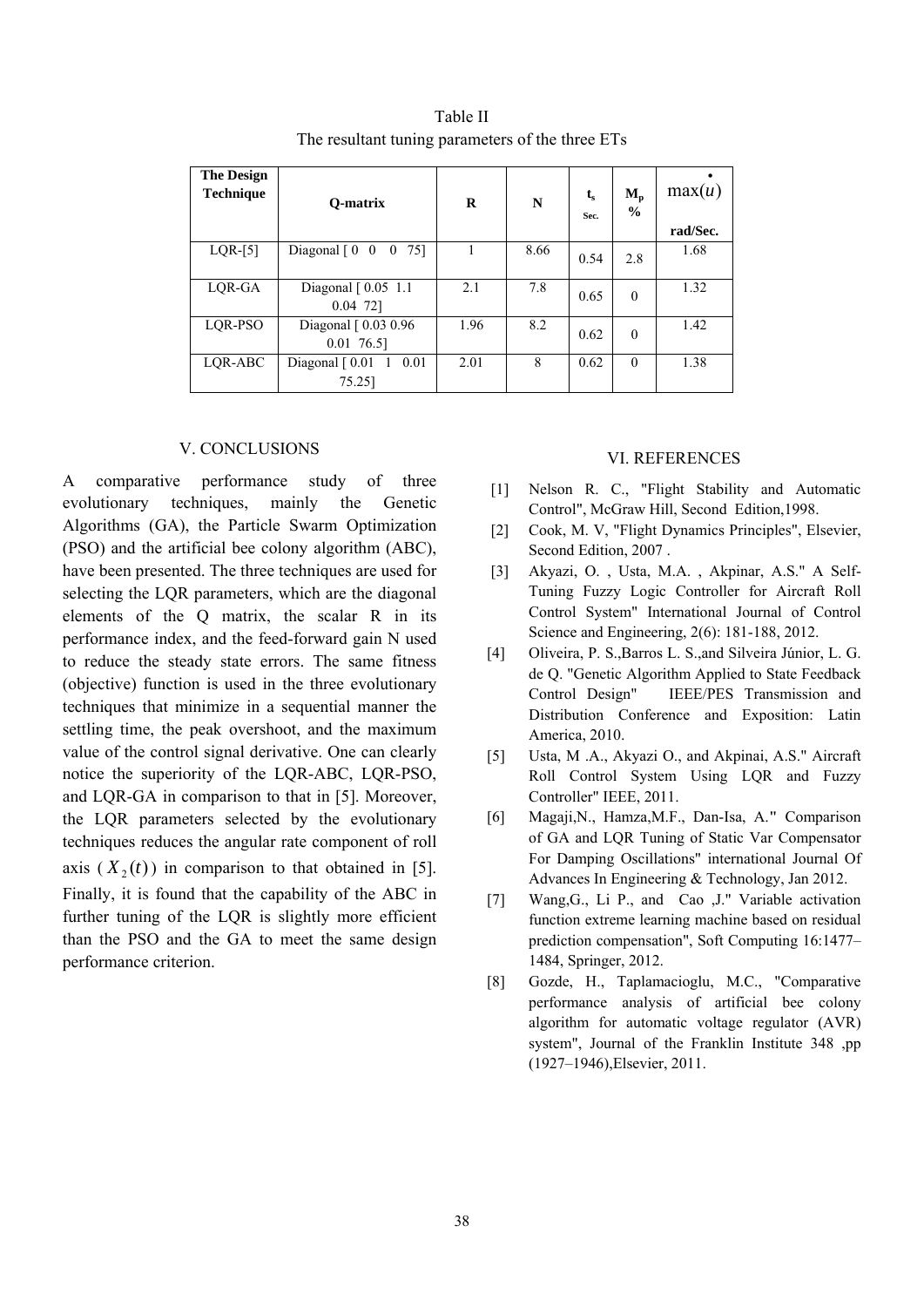

Fig. 2: Roll Control system with full-State Feedback Controller of Reference Input



Fig. 3 : Step response of the roll angle for the case of LQR of [5]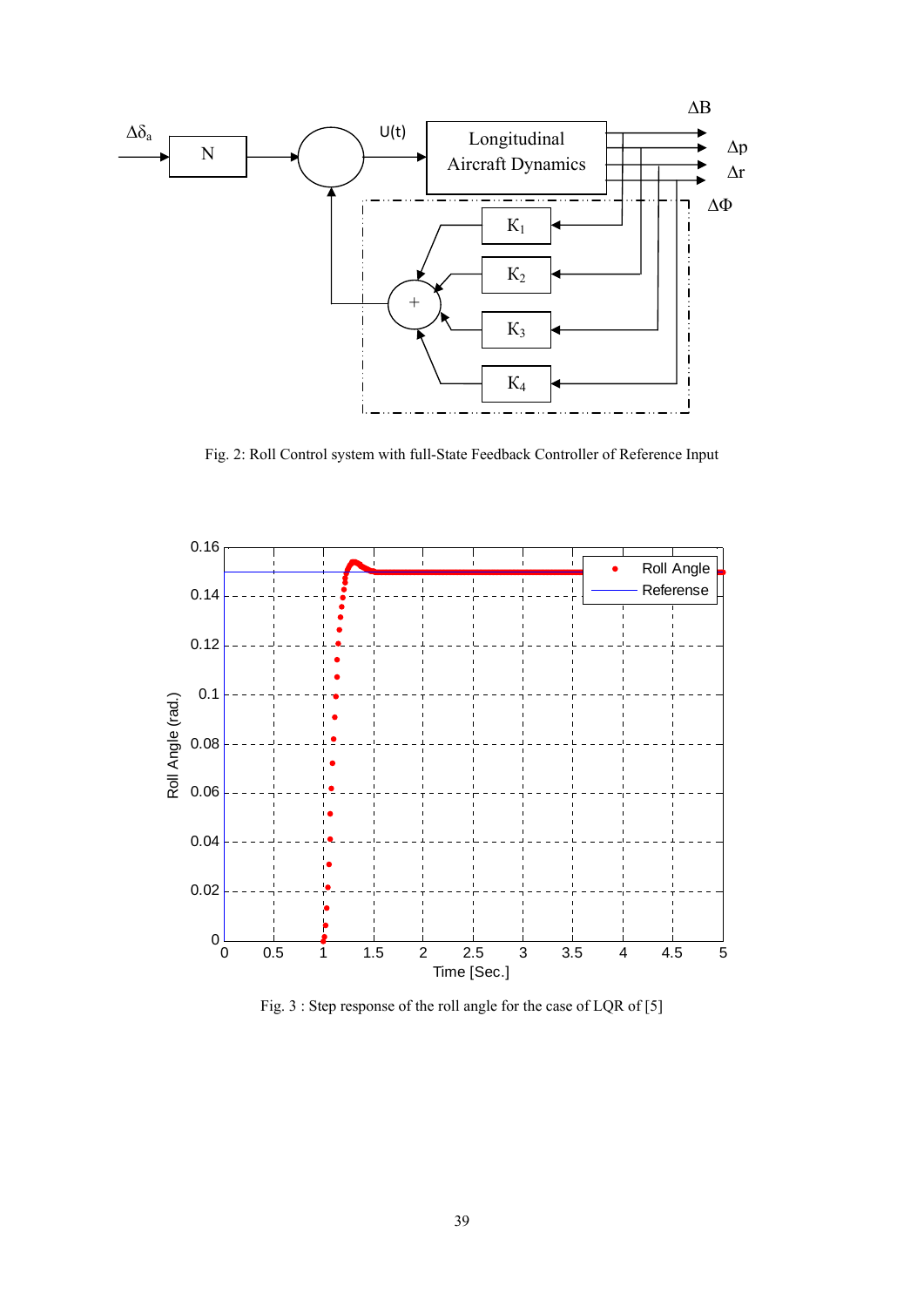

Fig. 4 : The response of the control signal for the case of LQR of [5]



Fig. 5 : The response of aircraft states for the case of LQR of [5]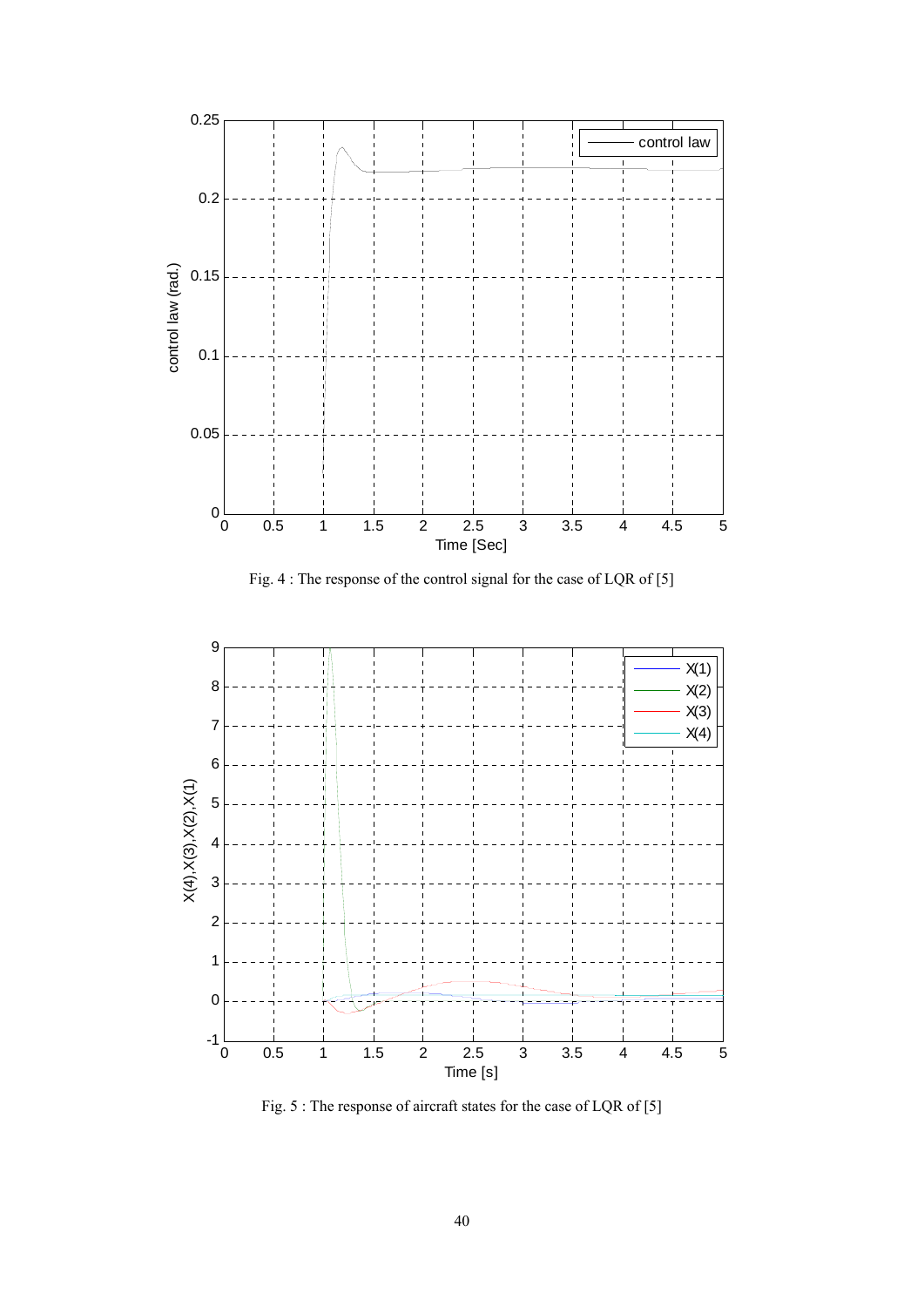

Fig. 6 : Step response of the roll angle for the case of LQR-GA



Fig. 7 : The response of the control signal for the case of LQR-GA.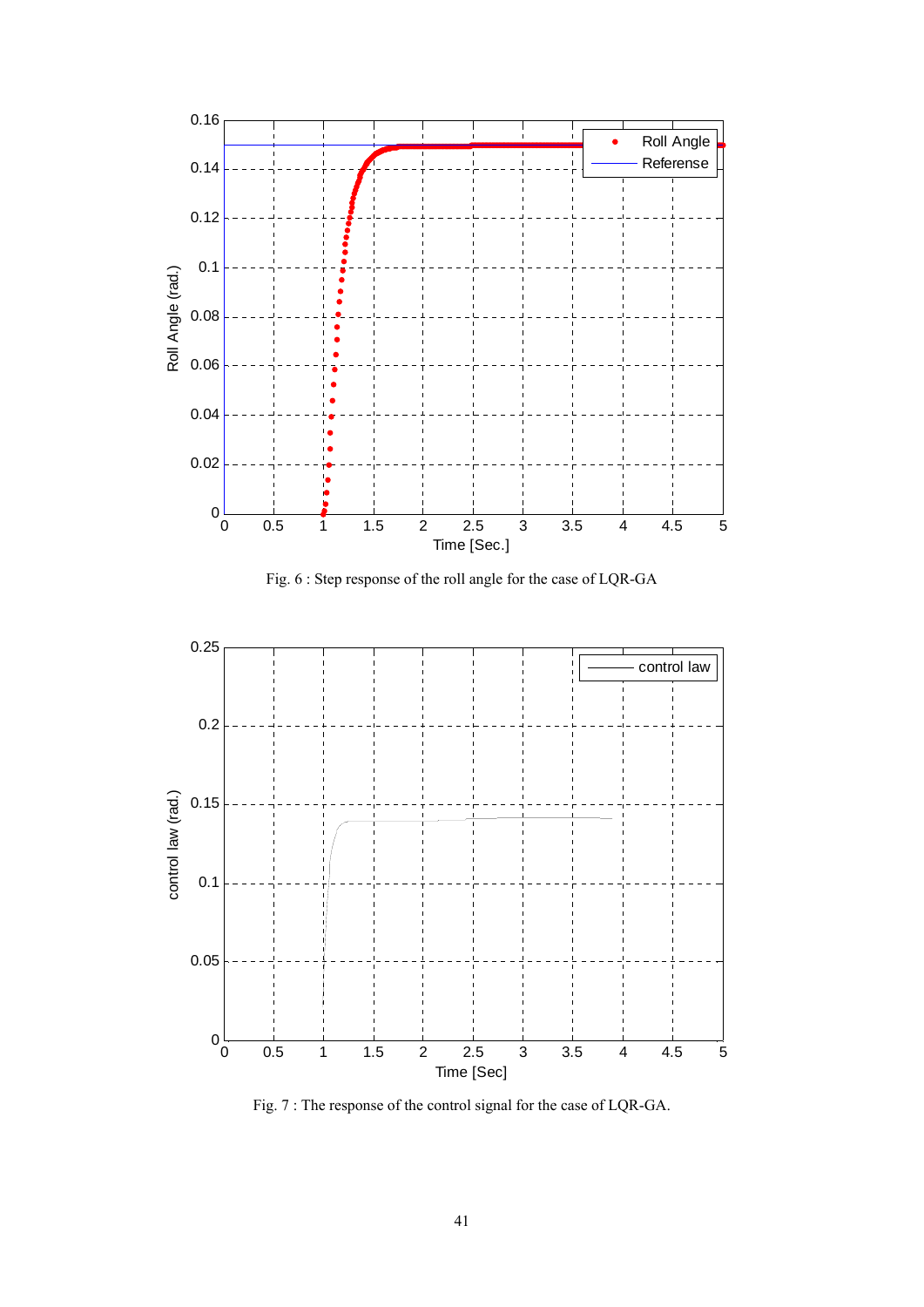

Fig. 8 : The response of aircraft states for the case of LQR-GA.



Fig. 9 : Step response of the roll angle for the case of LQR-PSO.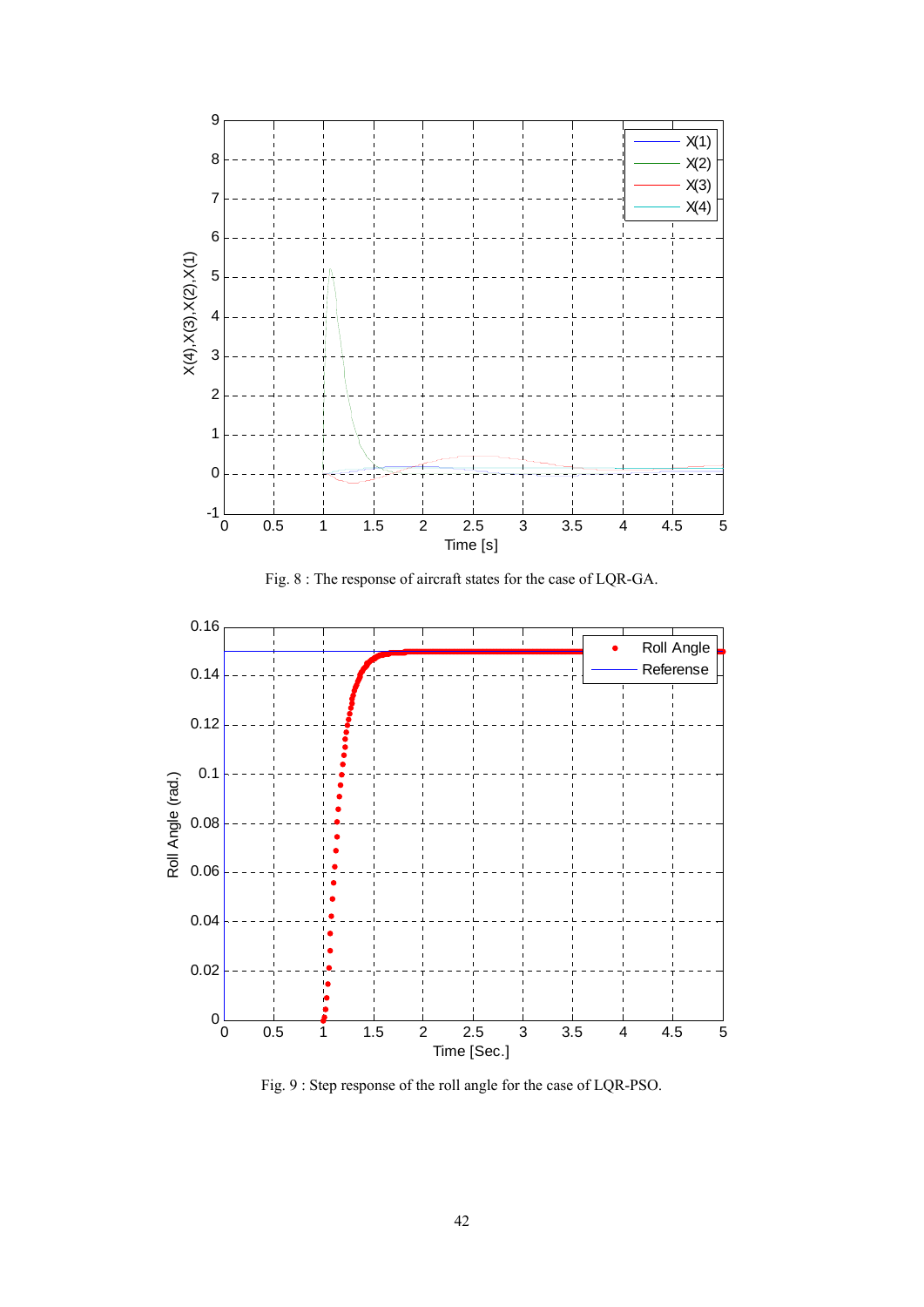





Fig. 11 : The response of aircraft states for the case of LQR-PSO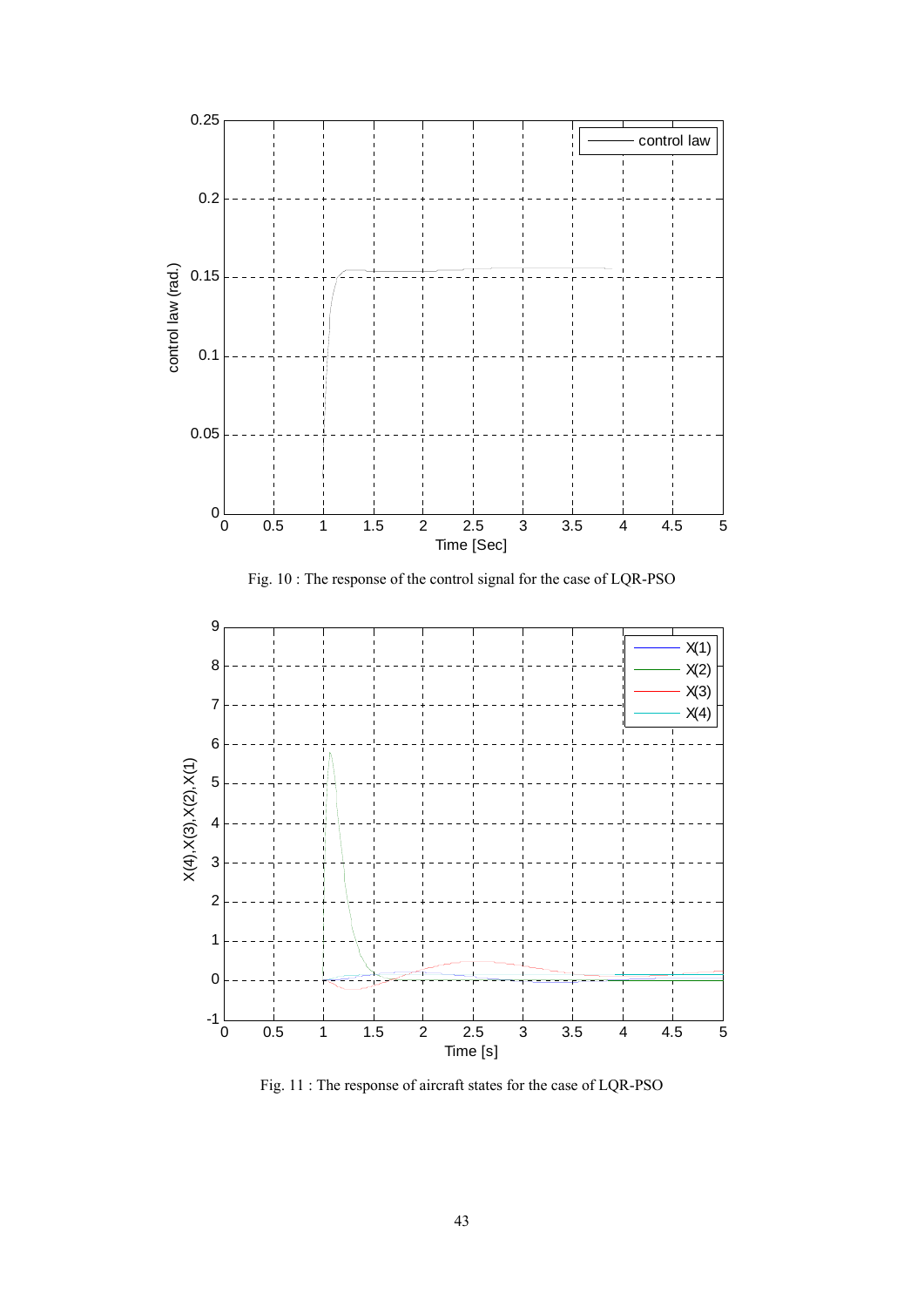

Fig. 12 : Step response of the roll angle for the case of LQR-ABC



Fig. 13 : The response of the control signal for the case of LQR-ABC